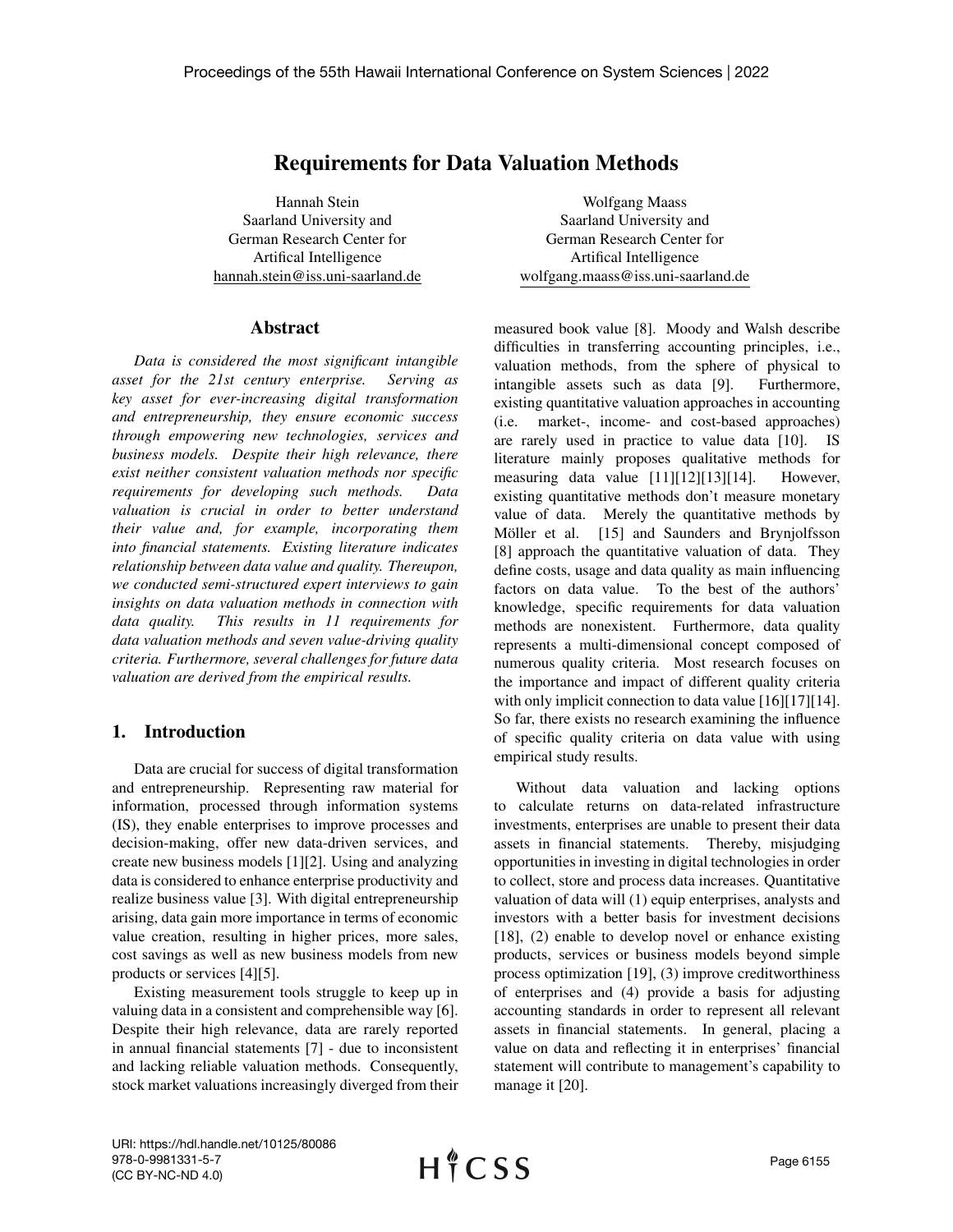*This work aims to derive requirements for quantitative data valuation methods and, in doing so, provide researchers with common knowledge base to develop comprehensive and consistent data valuation methods.* We were specifically interested in general requirements for such methods as well as relevant data attributes to be incorporated for deriving a quantitative data value and focused on operational data in companies.

The remainder of this paper is structured as follows. We first review existing valuation methods for data and related intangible assets from accounting and IS perspective. Afterwards, we elaborate value-influencing data quality criteria from literature. Thereupon, the study design of semi-structured expert interviews is presented and results are described then. We derive requirements for data valuation methods from the interview results and summarize them within a conceptual model. Influence of data quality on data value and future challenges in data valuation are described afterwards. We conclude the paper by discussing the results and giving an outlook on future work.

# 2. Related Work

Moody and Walsh [9] describe difficulties in transferring accounting valuation principles from the sphere of physical to intangible assets such as data. This can be justified by specific data characteristics. Unlike physical assets, data are shareable, infinitely often replicable, gain value through usage and often dispose infinite useful life [29][9][30][31].

# 2.1. Data Valuation Approaches

Data can be defined as intangible asset based on International Accounting Standards' (IAS) definition: data are identifiable, non-monetary, without physical substance, controllable and provide future economic benefit. According to IAS, three basic approaches are differentiated to value intangible assets: cost, income and market approaches [32]. It is recommended in practice to apply market before income and cost methods. Nevertheless, in practice mostly the latter two are applied, mainly due to absence of active markets. Cost approaches determine a monetary value, based on costs for acquiring, (re)producing or replacing an asset. They estimate reproduction costs based on historical or replacement costs. It needs to be analyzed which costs are used for asset creation, i.e., personal costs for developing software. If applicable, a value impairment or appreciation due to quality issues or other influences is performed [32]. Alternatively, the

expected re-acquisition costs can be calculated, e.g. costs for the introduction of a brand can be estimated [33]. Income approaches determine the fair value of intangibles based on future cashflows that an asset is expected to generate for its beneficial owner over its remaining useful life [32]. The classic market-based approach derives the value of intangibles based on actual prices achievable on active markets. These are defined as markets wherein transactions for the asset or liability take place with sufficient frequency and volume to provide price information on an ongoing basis [32]. If markets for specific assets are absent, analogy methods are applied.

IS researchers implicitly approached the topic of data valuation from the early 1980s, by researching the value of information [34]. To the authors' knowledge, only few publications fully focus on the valuation of data or similar concepts. Table 1 provides an overview of these publications. The valuation methods described therein are structured on the basis of approach type (cost-, usage/-income-, or market-based) and valuation object (data, information, IT systems or related intangibles). Furthermore, key features of each method are briefly described (cf. table 1). The publications consider multiple aspects for deriving a monetary value to the valuation objects. In addition, the role of usage or utility, customer relations and quality are considered. Seven papers implement cost-based valuation methods. In addition, most of the other approach types also incorporate costs.

The literature reviewed reveals that the factors costs, usage and quality are expected to influence data value. This represents an alignment with the most common methodology for measuring IS success, which combines the dimensions of quality, usage and benefit [35]. However, the literature on this topic is sparse. Therefore, expert interviews are conducted (cf. section 3 and 4) in order to broaden and deepen insights as well as practical knowledge on valuation methods for data. In addition, the relationship between data value and data quality are examined at the interface of accounting and IS research. The next subsection reviews data quality in correlation with data value.

## 2.2. Derivation of Value-Influencing Data Quality Criteria

Results of the previous section point to the importance of data quality when it comes to valuing data. Measuring data quality is extensively covered in literature. Although a comprehensive analysis of the role of data quality in the scope of assessing data value is missing, it represents an influence [34]. Data scientists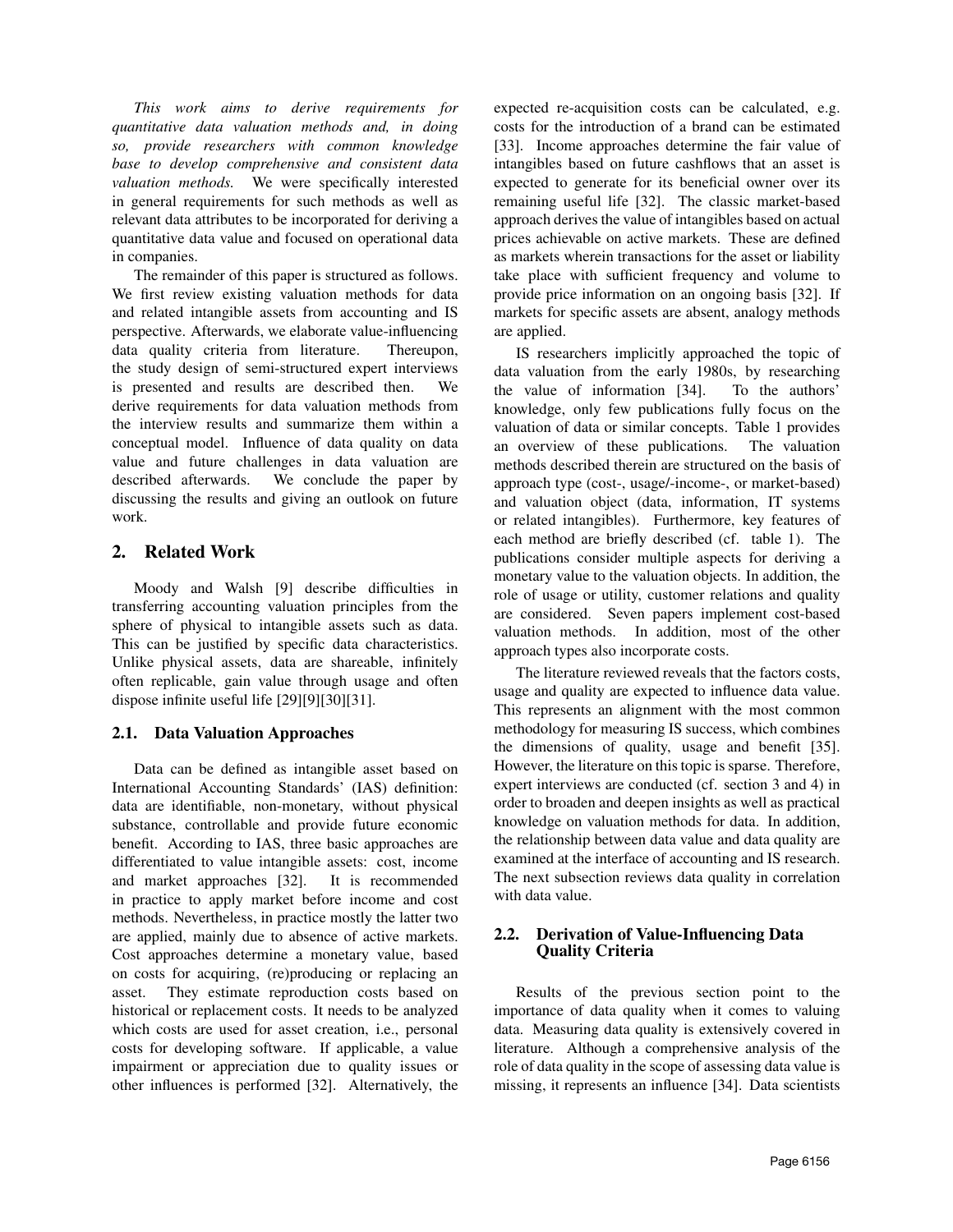| Table 1. Overview of Related Research. |               |                  |                                                                    |  |  |  |
|----------------------------------------|---------------|------------------|--------------------------------------------------------------------|--|--|--|
| Paper                                  | Approach      | <b>Valuation</b> | <b>Method Description</b>                                          |  |  |  |
|                                        | <b>Type</b>   | Object           |                                                                    |  |  |  |
| Zechmann<br>and                        | Usage         | Data             | Costs and data quality as a success factor for enterprises and aim |  |  |  |
| Möller 2016 [21]                       |               |                  | of predicting future economic benefit based on data usage.         |  |  |  |
| Möller et al. 2017                     | Usage         | Data             | Usage-based valuation combined with data quality, utility, costs,  |  |  |  |
| $[15]$                                 |               |                  | opportunities and risks.                                           |  |  |  |
| Heckman et al.                         | Market        | Data             | Estimating the value of datasets on data markets by building on    |  |  |  |
| 2015 [22]                              |               |                  | costs and characteristics of data, e.g.: age, periodicity, volume, |  |  |  |
|                                        |               |                  | format, accuracy.                                                  |  |  |  |
| Moody<br>and                           | Cost          | Information      | Modification of historical cost method based on seven laws of      |  |  |  |
| Walsh 1999 [9]                         |               |                  | information.                                                       |  |  |  |
| Laney 2017 [23]                        | Cost; income; | Information      | Modification of the three accounting approaches and formula        |  |  |  |
|                                        | market        |                  | development to value information.                                  |  |  |  |
| Glazer 1993 [24]                       | Cost          | Information      | Sum of (1) profits that result from increased revenues and         |  |  |  |
|                                        |               |                  | reduced costs from future transactions that are in turn a function |  |  |  |
|                                        |               |                  | of information collected along with the transaction and (2)        |  |  |  |
|                                        |               |                  | profits from information sale.                                     |  |  |  |
| <b>Saunders</b><br>and                 | Cost          | IT System        | Valuing IT-related assets by including costs for capitalized       |  |  |  |
| Brynjolfsson                           |               | Related          | software, all purchased and internally developed software, other   |  |  |  |
| 2016 [8]                               |               | Intangibles      | internal IT services, IT consulting, and IT-related training.      |  |  |  |
| Brynjolfsson<br>et                     | Cost          | IT System        | Higher level of IT and IT-related organizational characteristics   |  |  |  |
| al. 2002 [25]                          |               | Related          | result in higher company value on financial markets and from       |  |  |  |
|                                        |               | Intangibles      | the viewpoint of investors                                         |  |  |  |
| Chircu<br>and                          | Cost          | IT System        | Valuation by calculating cost savings through IT by distinction    |  |  |  |
| Kauffman<br>2000                       |               |                  | of potential and realized values.                                  |  |  |  |
| $[26]$                                 |               |                  |                                                                    |  |  |  |
| Murphy<br>and                          | Cost          | IT System        | Cost-benefit analysis of ERP projects including value of further   |  |  |  |
| Simon 2002 [5]                         |               |                  | intangibles, e.g., customer satisfaction.                          |  |  |  |
| Ahituv 1980 [27]                       | Usage         | IT System        | Utility-function based value assessment including timeliness,      |  |  |  |
|                                        |               |                  | contents, format, sub-attributes and costs.                        |  |  |  |
| Nissen 1994 [28]                       | Usage         | IT System        | Valuation based on organizational process performance and IT       |  |  |  |
|                                        |               |                  | investments.                                                       |  |  |  |

spend 80 % of their time in analytical projects on data exploration and preparation due to lacking data quality, which leads to higher (personnel) costs [36].

The proposed framework by Wang and Strong [16] captures important aspects of data quality from a customer perspective. These aspects enable to enhance the value of data. In their survey study, they derive a conceptual framework of data quality that is differentiated into intrinsic, contextual, representational and accessibility data quality and reduced to 15 quality dimensions. Based on this, Pipino et al. describe the subjective and objective assessment of data quality and present functional forms for developing objective data quality metrics [17]. They propose 16 data quality dimensions in their work. Kahn et al. [14] propose a product service performance model for deriving information quality where they build upon the quality dimensions defined by [17]. They highlight evolving

costs when data quality is low and enterprises put effort on the improvement. Batini and Scannapieco as well as Laney present a reduced data quality framework with eight quality dimensions each [37][23]. ISO/IEC 15939 recommends data quality assessment for data products based on 15 dimensions. In order to derive the main value-influencing data quality criteria in terms of a framework, the following six-step procedure was conducted (cf. figure 1).

The following value-influencing data quality criteria result from the procedure presented in figure 1: accuracy, completeness, accessibility, consistency, timeliness, relevancy, usage degree and portability. Based on the sources reviewed, definitions of data quality criteria were derived for this work: Accuracy is defined as the degree to which data correctly represents reality [38][39]. Completeness means there exists no missing data in a data table, or it is sufficiently complete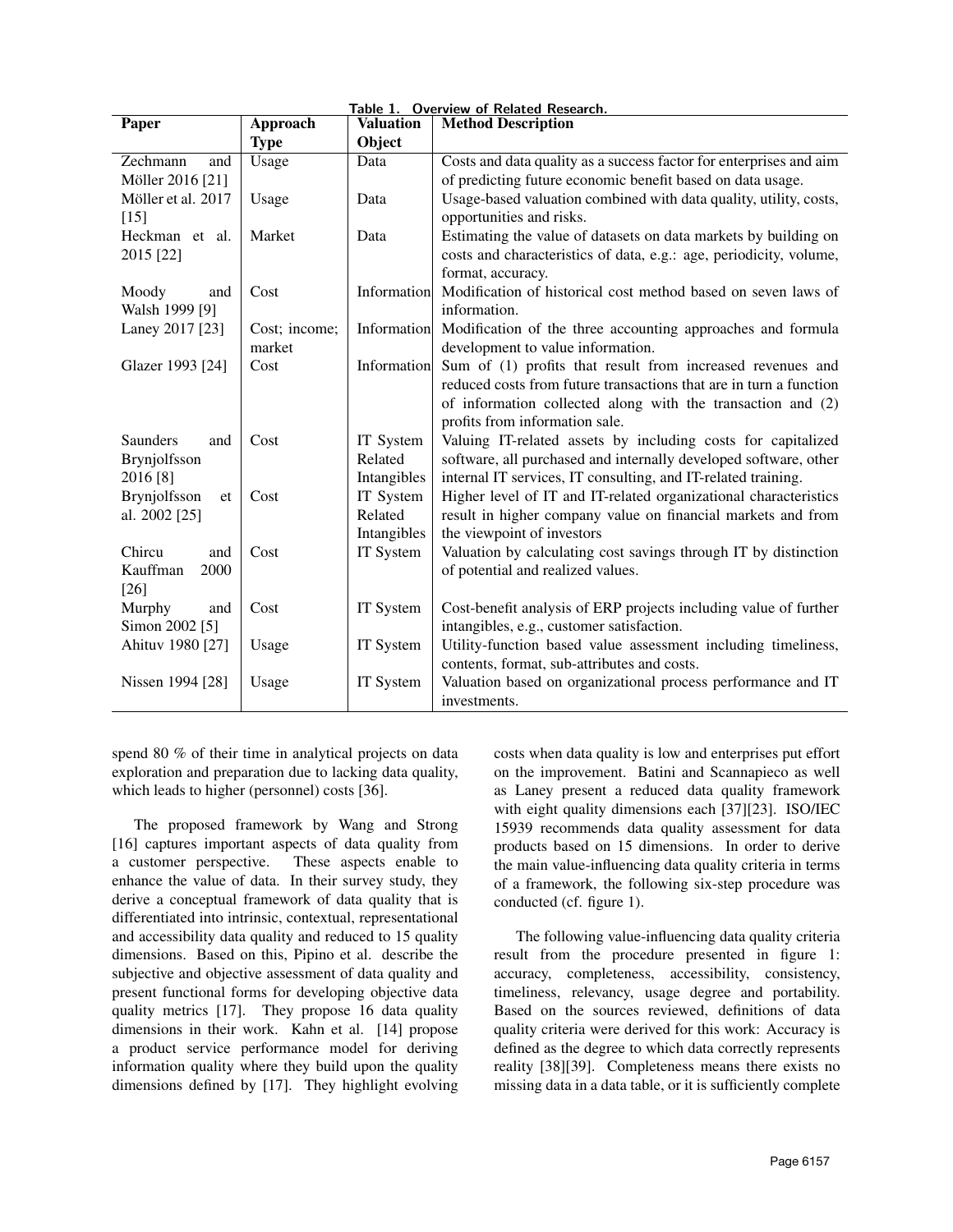

Figure 1. Elaboration of value-influencing data quality criteria.

for the task to be executed [11][37]. Accessibility describes the availability and retrievability of data [11][17] (e.g., no storage in data silos, but linked databases). Consistency is the degree to which data matches its semantic definition [11]. Timeliness means that data is current and regularly updated [11][17]. Relevance implies that data is applicable and useful for the task to be executed [17]. Usage degree describes how frequently a data set is used [40]. Portability represents transferability to other usage targets [41], e.g., sales data are additionally used for product recommendations. These quality criteria and their influence on data value will be validated within the expert interviews.

## 3. Study Design

### 3.1. Research Method

A qualitative study was designed in order to gain further insights. We adopted the method of expert interviews using a semi-structured questionnaire [42][43]. This enables to benefit from the interviewee's diverse backgrounds or perspectives and to understand their point of view towards monetary valuation of data as richly as possible [42][44]. The semi-structured composition allowed to deviate from the guideline in order to keep the discussion flowing, to pose in-depth questions and adapt the question-wording [43].

The final guideline comprises twelve questions [45]. Participants were asked about their background, when and in which context they started working on data valuation and how they value data themselves. Afterwards, they were asked about relevant factors in data valuation, how reliable they consider accounting valuation approaches and which role data quality plays in data valuation. Subsequently, participants answered how they judge the influence of specific quality criteria on data value (cf. criteria derived in 2.2). Finally, it was discussed which challenges will be most critical for future data valuation. Most questions were framed

open. Merely questions on data quality criteria influence and reliability of accounting methods were answered on a 5-Point-Likert scale, including explanation of the according choices by the experts. As a requirement, we planned to conduct interviews until data and inductive thematic saturation occurs. Data saturation relates to data collection process and describes the degree to which new data repeat what was expressed in the previous data. Inductive thematic saturation relates to the fact that no further codes or themes emerge from further interview data [46]. Furthermore, it points to sufficient number of subjects.

### 3.2. Selection and Acquisition of Study Subjects

For selecting the experts, two main criteria were considered: 1) background diversity, i.e., researchers and practitioners, to obtain rich perspectives on the topic and 2) depth of individual experience to maximize insights [47]. After screening publications on the topic of data valuation and monetization, existing lectures and webinars as well as workshops and white papers, nine experts were identified. To acquire qualified experts according to the selection criteria and to avoid validity issues, no more experts could have been acquired for this study. The potential interviewees received a brief explanation of the study to align the criteria fulfilment. Two experts were excluded, as the identified skills did not completely meet the selection criteria. One expert did not reply. Table 2 shows the profiles of the six selected interviewees. Similar expert interview studies also obtain five or six experts in order to gather sound empirical results [48][49]. All experts dispose excellent experience for data valuation in accounting & finance, sharing economy, management or industrial production.

#### 3.3. Data Analysis and Threats to Validity

Interviews were guided by one of the authors of this work, appearing as a co-expert for exchange at a higher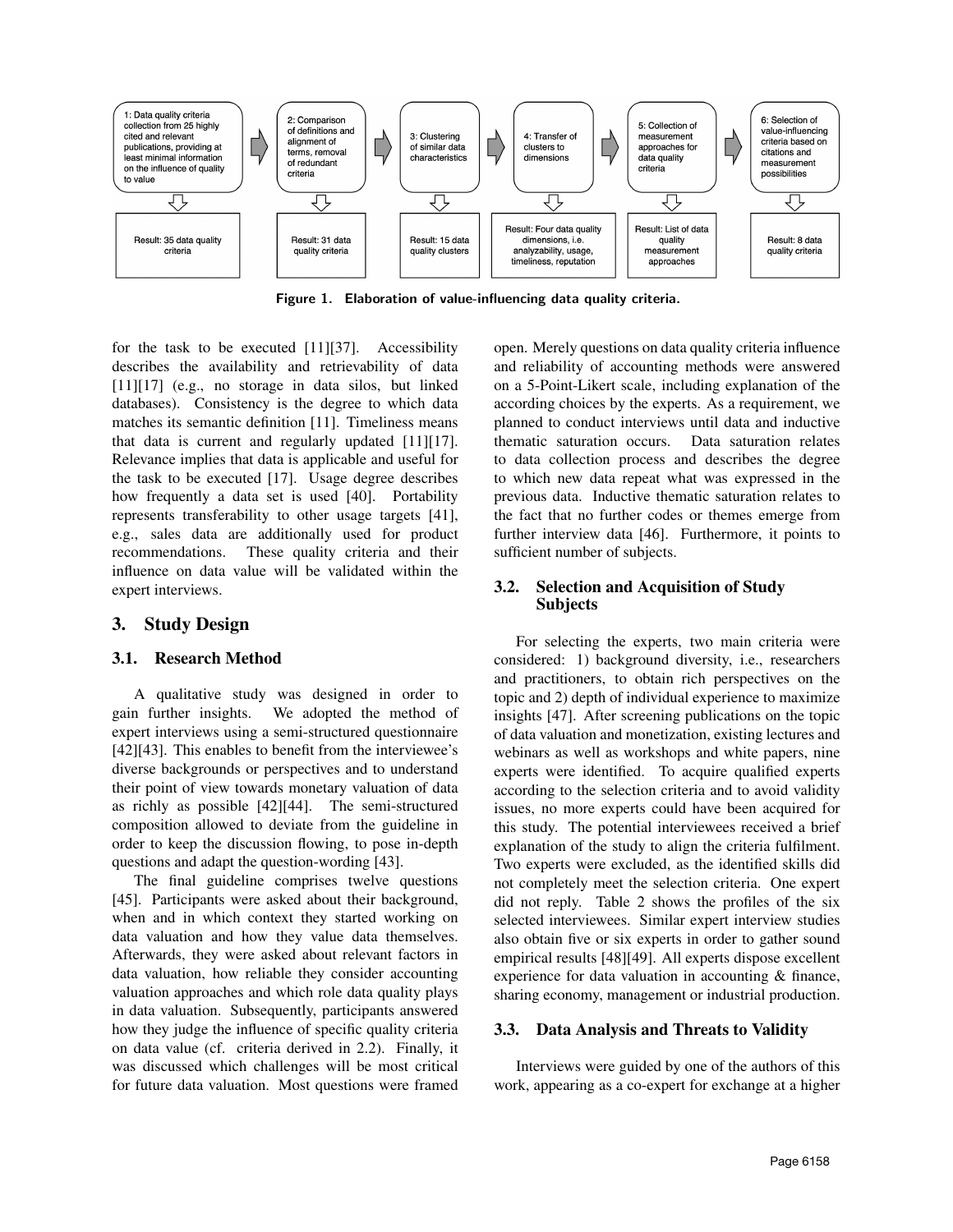|                | Table 2. Interviewee Profiles. |                           |                             |                   |              |                  |  |  |
|----------------|--------------------------------|---------------------------|-----------------------------|-------------------|--------------|------------------|--|--|
| ID             | Role                           | Organization              | <b>Experience</b>           | of<br>Years       | (1) Research | <b>View</b>      |  |  |
|                |                                |                           |                             | <b>Experience</b> | (2) Practice |                  |  |  |
| E1             | Managing                       | <b>IIoT</b><br>Platform,  | Workshops,                  | 10                | $(1) + (2)$  | Industrial       |  |  |
|                | Director, Senior               | <b>Research Institute</b> | Lectures,                   |                   |              | Production       |  |  |
|                | Researcher                     |                           | Practical                   |                   |              |                  |  |  |
| E2             | of<br>Head                     | Power Supplier            | PhD value-based             | 7                 | (2)          | Accounting $&$   |  |  |
|                | Controlling                    |                           | data valuation              |                   |              | Finance          |  |  |
| E <sub>3</sub> | Full Professor,                | Technical                 | Lectures.                   | 8                 | $(1) + (2)$  | Accounting       |  |  |
|                | Managing                       | University, Cyber         | <b>Seminars</b>             |                   |              | &<br>Finance,    |  |  |
|                | Director                       | <b>Security Startup</b>   |                             |                   |              | Damage           |  |  |
|                |                                |                           |                             |                   |              | Assessment       |  |  |
| E4             | Division                       | Research Institute        | Publications<br>$_{\rm on}$ | 6                 | (1)          | Sharing          |  |  |
|                | Manager                        | Software                  | Data Valuation &            |                   |              | Economy          |  |  |
|                |                                | &<br>System               | Economy                     |                   |              | &<br>Data        |  |  |
|                |                                | Technology                |                             |                   |              | Ecosystems       |  |  |
| E <sub>5</sub> | Division                       | Research Institute        | Publications                | 5                 | (1)          | Service          |  |  |
|                | Manager                        | Corporate                 | on Digital Asset            |                   |              | Management       |  |  |
|                |                                | Development<br>&          | Pricing, Webinars           |                   |              | and Industrial   |  |  |
|                |                                | <b>Business Models</b>    |                             |                   |              | Production       |  |  |
| E <sub>6</sub> | Director                       | Management                | Workshops<br>&              | 12                | (2)          | Enterprise       |  |  |
|                | Valuation                      | Consultancy               | Lectures<br>on              |                   |              | Valuation<br>- & |  |  |
|                | Department                     |                           | for<br>Approaches           |                   |              | Finance          |  |  |
|                |                                |                           | Valuation<br>Data           |                   |              |                  |  |  |
|                |                                |                           | and Intangibles             |                   |              |                  |  |  |

professional level than with a layperson as interviewer [50]. From 2020-07-22 to 2020-08-12 six individual interviews were conducted in German language using Microsoft Teams. The interviews were audio-recorded and transcribed by the interviewer right after each interview using the software MAXQDA.

Thematic coding was adopted [51] using a mixture of a priori and emergent coding based on theory presented in section 2. The codes emerged from raw, transcribed interview data, combining data from all transcripts to ensure that the full data set is covered in the synthesis of findings. The coding consisted of three steps: (1) descriptive coding, (2) categorical coding and (3) analytic coding. Step one was a simple summary or labelling of relevant sentences respective phrases in a few words. Descriptive codes having things in common were combined on a higher aggregation level to categories. Finally, the connections between categories were examined in the analytic coding step. They result in method-related requirements, influence specification of quality criteria on data value and challenges for future data valuation. Within the coding, inductive thematic saturation occurred, indicating sufficient number of interviewees. After coding, the results and citations were translated into English. Maxwell identified five threats to validity in qualitative research that also apply

to our study design [52]. Threats are described in table 3 including countermeasures taken in this study to avoid them.

# 4. Study Results

Results are divided into three areas: valuation method-related requirements, data quality-related findings and high-level challenges in data valuation.

# 4.1. Data Valuation Method Requirements

After demographics, experts (E) described their approaches to data valuation. Five apply cost-based approaches and four combine cost-based approaches with a usage facet, i.e., they consider target and frequency of data usage. E6 strictly follows the IAS income method. Beneath E5 and E6 all adapted existing valuation methods by combining them with further aspects such as future cashflow calculations or data usage. This means, they favor multi-dimensional approaches, incorporating costs, data quality, type and data usage or data management aspects. For E6, traceability and objectivity respective objectifiability of the method is considered as being most important. These aspects also arise from accounting approaches, which always require traceability and objectifiability.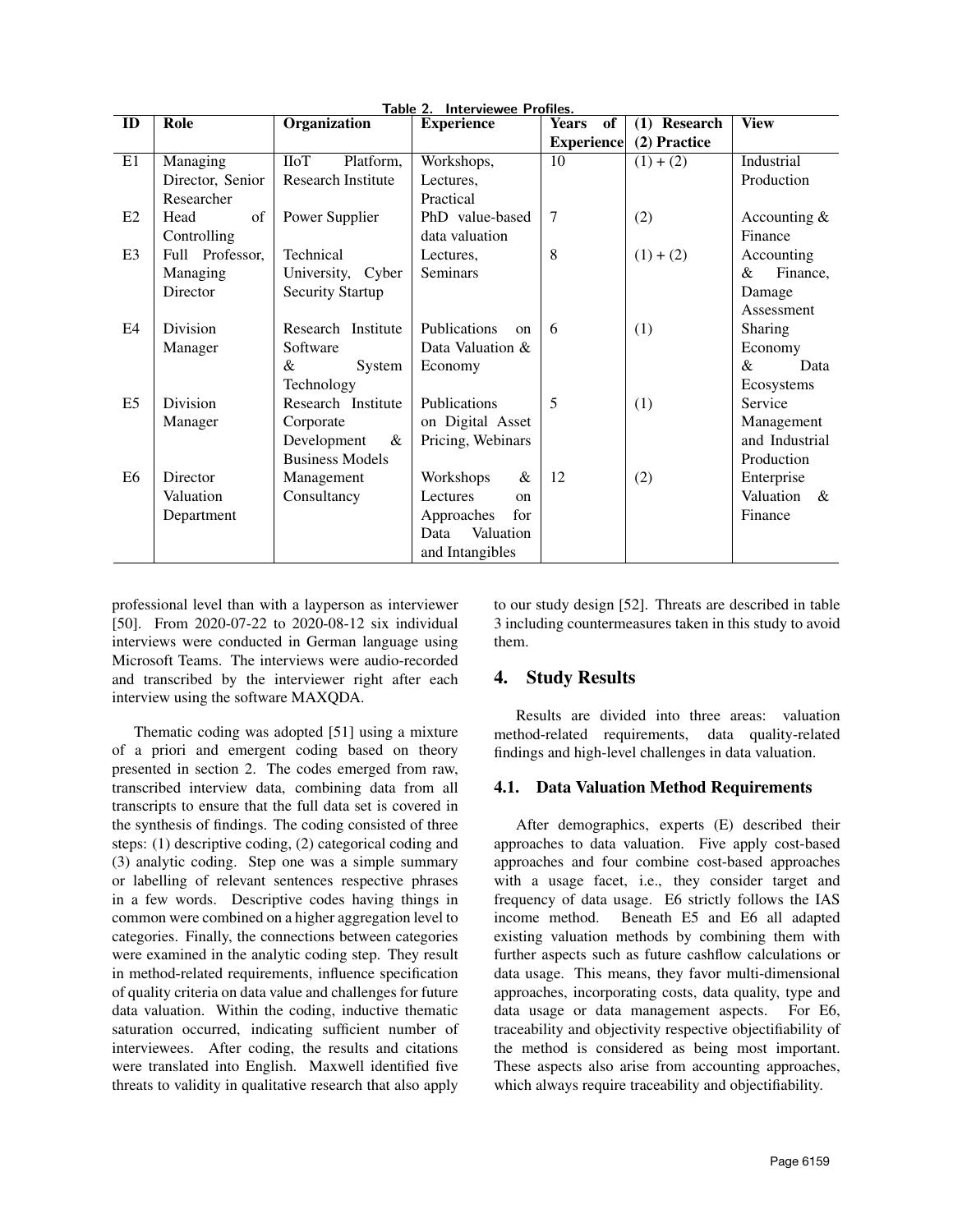| <b>Threat</b>             | <b>Description</b>                    | <b>Countermeasure</b>                                    |  |  |
|---------------------------|---------------------------------------|----------------------------------------------------------|--|--|
| Descriptive               | Not all relevant data<br>collected    | Recording of interviews; transcribing with MAXQDA;       |  |  |
| Validity                  | during an interview.                  | taking notes and enrich transcripts with them; verbatim  |  |  |
|                           |                                       | transcription.                                           |  |  |
| Interpretation            | Possible<br>misunderstandings         | Interviews in mother tongue of subjects and interviewer; |  |  |
| Validity                  | between subjects and interviewer.     | screen-sharing of relevant definitions; background       |  |  |
|                           |                                       | research on subjects; verified fulfilment of selection   |  |  |
|                           |                                       | criteria in advance.                                     |  |  |
| Researcher<br><b>Bias</b> | Researchers interpret results of the  | Openness to interview outcomes; starting requirements    |  |  |
| Theory<br>and             | interviews in a way that serves their | and theory development after interviews; aiming to       |  |  |
| Validity                  | goals or initial theory.              | capture rich insights from interviews.                   |  |  |
| Reactivity                | Subjects behave differently because   | No avoidance possible; awareness of possible influences  |  |  |
|                           | of interviewer's presence.            | on observations.                                         |  |  |

Table 3. Counteracting against Threats to Validity in Qualitative Research.

Subsequently, the experts rated which accounting approach delivers the most reliable value of data, i.e., closest to a real data value that could be balanced, on a 5-point-Likert scale  $(1 = not$  reliable,  $5 =$ highly reliable). Market-based is considered the most reliable method (mean = 4.5, standard deviation (std. dev.) =0.84), followed by income- (mean =  $3.67$ , std. dev.  $= 0.52$  and cost-based (mean  $= 2.83$ , std. dev. = 1.33) methods. E6 values data as a segment of other intangibles, not as standalone asset. Although the experts apply mainly cost-based approaches, the market-based one is considered most reliable. E2 states "A price available in an active market represents what everybody believes and relies on". But due to limited spread of data markets, the market-based valuation can hardly be implemented in present. In contrast, cost-based approach marks the starting point for data valuation and obtain a minimum value (E1, E3, E4). According to E4 and E6 the approach enables an objective evaluation from an internal enterprise perspective and represent an improved basis for investments in digital transformation. E2 and E5 apply modified cost-based methods in their approaches but criticize the design of existing accounting methods: the more expensive the production, processing and maintenance of data, the more value it ultimately has. High costs could also be the product of mismanagement of processes and resources, which could make a higher value seem less meaningful. Furthermore, uniqueness of data is named by E3 and E5 as being highly relevant in data valuation, as unique data represent "data treasures". In addition, E1, E2, E6 state that occasion of the valuation needs to be clear and differs in various cases. E.g., small and medium sized enterprises might have other goals in valuing data compared to large enterprises. All experts recommend to incorporate the usage aspect in future data valuation approaches. E3 and E5 propose to extend this in future by incorporating underlying business models. According to all experts, there is a relationship between data usage, quality and value: type of usage influences the required level of data quality which in turn influences data value.

Based on these results, we derived eleven requirements (R) for data valuation methods, designed to assess a quantitative data value. We transfer these requirements into a conceptual model that describes requirements for the method itself and requirements on which data characteristics to include in the method (cf. figure 2). The model includes the objects "Data", and "Valuation Methods" and shows their attributes and relationships. Valuation methods result in a "quantitative value assessment", if the specified requirements are included. Quantitative valuation methods shall be traceable (R1) and objective (R2) or at least objectifiable. In addition, they shall consider several dimensions (R3) to obtain a realistic data value. R1 - R3 thereby align with existing requirements from IAS standard. The methods should build on existing methods (R4), so they have not do be developed from scratch. Application should always take place under clear occasion (R5), i.e., data valuation has no self-purpose but is foundation to assess specific goals and outcomes. Furthermore, valuation methods shall incorporate several data attributes. Namely type of data  $(R6)$ , costs  $(R7)$ , usage  $(R8)$  and quality  $(R9)$ .  $R6$  -R9 enable alignment of least required criteria for data valuation. Further aspects, such as degree of uniqueness (R10) and data management (R11) also need to be recognized. Using these requirements for developing data valuation methods enables researchers to start on common ground and derive data valuation methods, resulting in a quantitative, comparable value.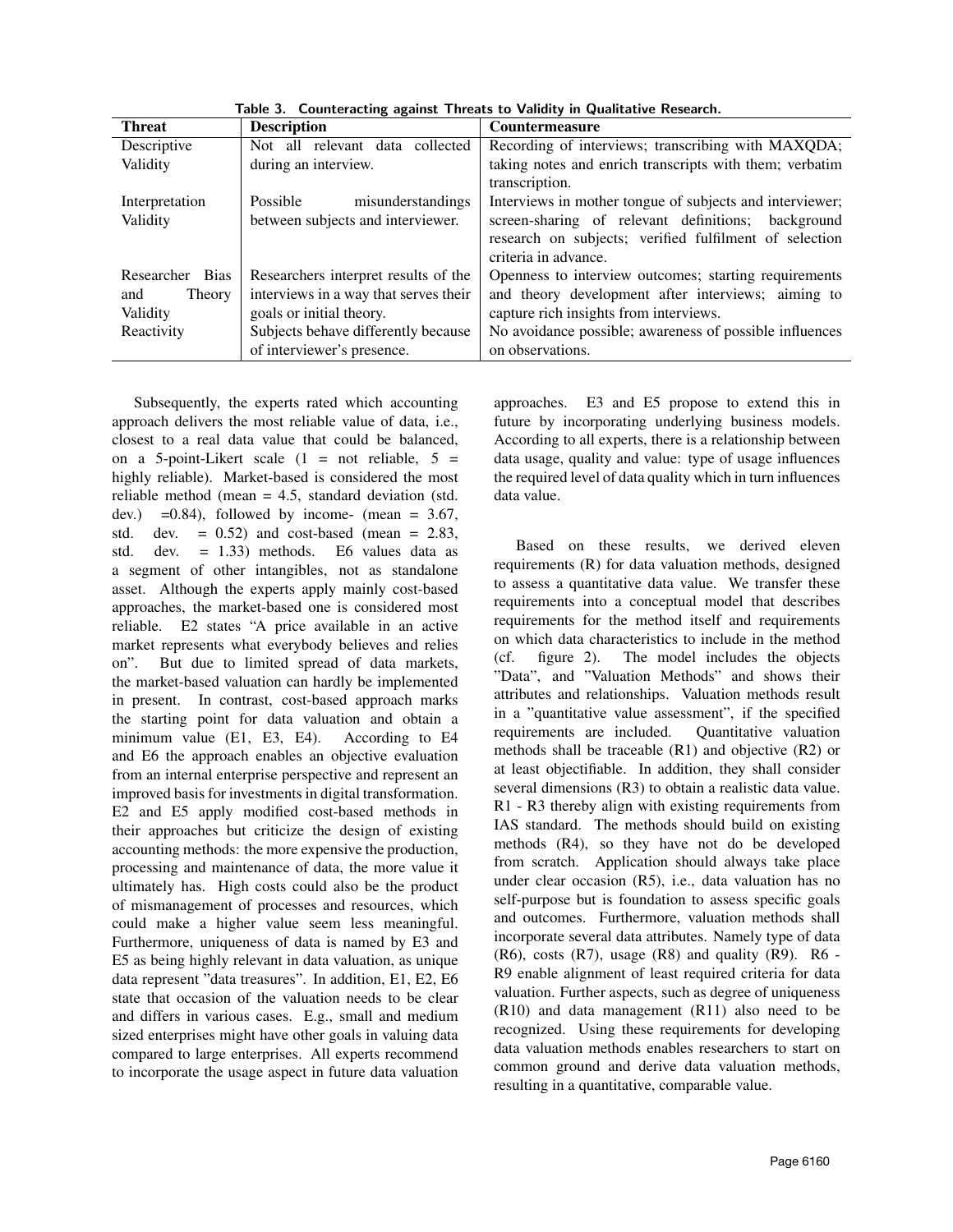

Figure 2. Concept of Data Valuation Methods.

### 4.2. Role of Data Quality as Value Indicator

As of prior results, data quality is required to be incorporated in data valuation methods. This aligns with literature reviewed in section 2. Poor data quality reduces the value of data assets in an enterprise if their utility is low [12]. To gather information on the relationship between data quality and value, the experts were asked to consider the influence of data quality on data value. The overall influence from data quality on data value was rated high to very high (mean = 4.5, std. dev.  $= 0.45$ ) by all of the experts on a 5-point-Likert scale ranging from very low influence (1) to neutral (3) to very high influence (5). It is considered as one of the central dimensions for determination of data value. E2 – E5 state, the percentage height of data quality will depend on the target of use. E5 points to the fact, that "a higher data quality for one use case and a lower data quality for the other use case" might be sufficient. But low data quality in general leads to higher personnel costs according to E5: "80 % of work in customer projects is data preparation and not data analysis". E3 states that in real world, enterprise "data is not always where and how you want it to be. They are redundant, they are outdated, they do not fit together. So this will play a big role for deriving data value in future." E6 expresses the role of quality criteria in terms of cashflow prediction: "With a scale of data quality, it is difficult for me to evaluate the monetary aspect, but it is a matter of knitting cashflows or some kind of planning calculations around it, and the better my data quality is, the lower the risk that my cashflows or future profit contributions are slumbering somewhere, accordingly it is certainly easier to forecast the future profit contributions and this

would then be reflected." In addition, E4 considers "the influence of data quality on the value of data to be very high. But one has to differentiate between individual data quality criteria. Because there is a very large number of different characteristics that can be taken into account. And here I think that some have more influence than others."

In a next step, the experts rated influence strength from eight specific data quality criteria on data value on a 5-point-Likert scale. According quality criteria were derived in section 2.2. The mean of single quality criteria influence ranges from 4.00 to 4.50 except for usage degree (mean  $= 2.83$ , std. dev.  $=$ 1.47). Accessibility and completeness represent criteria with the highest influence on data value. The experts described their view on the influence of quality criteria and why it is important to fulfil the criteria. These explanations were aggregated within coding and are presented in the following.

- Accuracy: Inaccurate or false data leads to high costs or total value loss for data. (mean  $=$  4, std.  $dev. = 0.63$
- Completeness: Incomplete data leads to (1) processing costs for adding missing values, (2) mistakes through distorted decision bases. (mean  $= 4.17$ , std. dev.  $= 0.75$ )
- Accessibility: Having less or inaccessible data will lead to less data value, e.g., through rising costs when searching for data. (mean = 4.5, std. dev.  $= 0.55$ )
- Consistency: Inconsistencies can lead to: (1)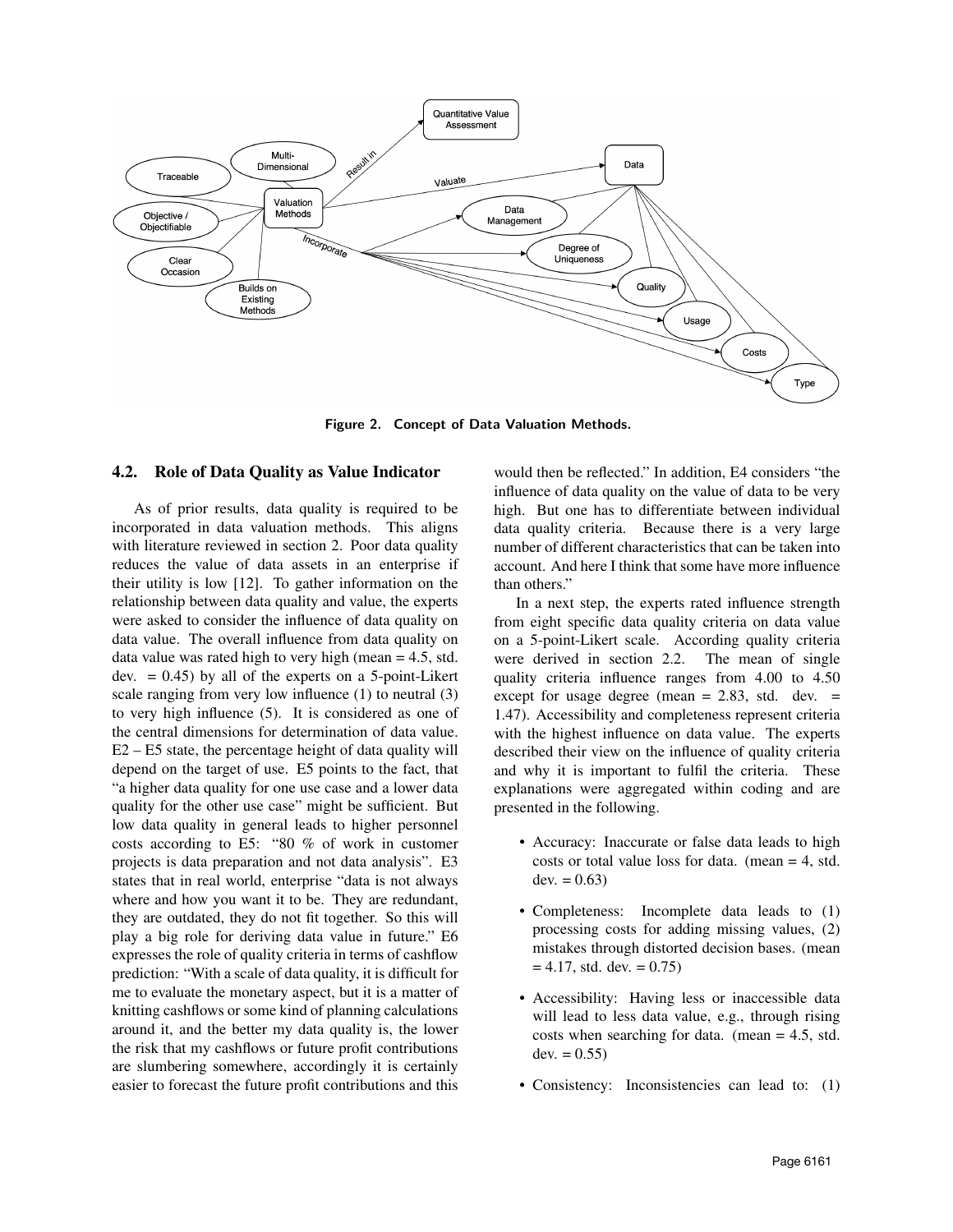processing costs, (2) mistakes through distorted decision bases. (mean  $=$  4, std. dev.  $=$  0.89)

- Timeliness: Degree of timeliness depends on usage aim, but there is more tendency towards current data enhancing data value. (mean = 4, std.  $dev. = 1.09$
- Relevancy: Using non-relevant data will lead to more time consumption and higher costs. (mean  $= 4.33$ , std. dev.  $= 0.82$ )
- Usage degree: The usage degree can but does not necessarily influence data value. (mean = 2.83, std. dev.  $= 1.47$ )
- Portability: Using one dataset in different contexts can lead to more savings or income.  $mean = 4$ , std. dev.  $= 0.63$ )

As usage degree was rated as neutral to rather low influence, it is excluded as value-influencing factor. The seven remaining quality criteria are considered as value-influencing and should be incorporated in future quantitative data valuation methods.

### 4.3. Challenges in Data Valuation

We divided challenges formulated in the expert interviews into accounting-, legal- and IS-related and present them in the following.

Current standards in accounting are outdated when it comes to valuing data (E1, E2, E5, E6). Data valuation and resulting data-driven business models are considered highly relevant for investment decisions in digital transformation and for realistic representation of company value. Still there exist no consistent quantitative data valuation methods. Data are ineligible for recognition in balance sheets if they are not traded (E6). In contrast, all experts state that data still are highly valuable without being traded, e.g., in terms of optimization, cost reduction or similar. In future, accounting standards need to be adapted in order to picture company values in a realistic way. E2 and E5 mention valuation differences between digital companies and old economy companies, as their core resources differ: digital companies' success mainly builds on intangible assets and old economy companies' success on tangible assets. Accounting needs to elaborate, whether companies mainly producing physical products are allowed to balance data and how or whether this will differ from valuation of digital companies. In addition, it needs to be discussed, whether old economy companies developing new data-driven business models need to be treated differently, due to different core business and company structure. This means, accounting needs to elaborate valuation rules for data assets, in order to picture the complete value of a company through financial statements.

In addition, these new valuation rules need to be validated through legal entities by refreshing rules and standards for accounting, such as IAS. Furthermore, due to European General Data Protection Regulation (GDPR), storing data is aggravated for companies, which could prevent from a comprehensive data valuation. Customer data could be omitted in this case. In addition, data usage restrictions are not covered by Copyright Act §31. In case of data trading, this could lead to misuse or double valuation (E2, E3, E6). Therefore, adapting copyright and usage laws is necessary.

IS challenges are related to data security, data governance and automation of valuation approaches. E2 and E6 state that making relevant data available and identifying them in terms of data governance will be crucial when starting to adopt data valuation methods. IS needs to provide methods for cost-efficient recognition of relevant data. Furthermore, automatizing identification and data valuation techniques for reducing costs and efforts in data valuation will be essential (E4, E5). If data values are stated in financial statements in future, data security in IS needs to be increased, due to the fact that valuable data could attract more cyber criminals (E2, E3).

# 5. Discussion and Outlook

Goal of this work was to specify requirements for data valuation methods. Value-influencing data quality criteria and challenges in data valuation were examined. Building on empirical results from expert interviews, we derived eleven requirements for data valuation methods. These partly align with existing literature (cf. table 1) and extends it further. Dimensions for valuing IS success comprise quality, usage and benefit [35]. Within the requirements, recognition of quality and usage are incorporated. Furthermore, the aspect of costs reflects the financial perspective of benefit. In addition, seven further publications incorporate costs and four incorporate usage facets into their valuation methods (cf. table 1). The literature review on valuation methods in table 1 revealed that multi-dimensional approaches for data valuation, incorporating several aspects seem promising. This fact was confirmed by the empirical results. Requirements of multi-dimensionality, traceability or objectifiability align with IAS. We defined value-influencing quality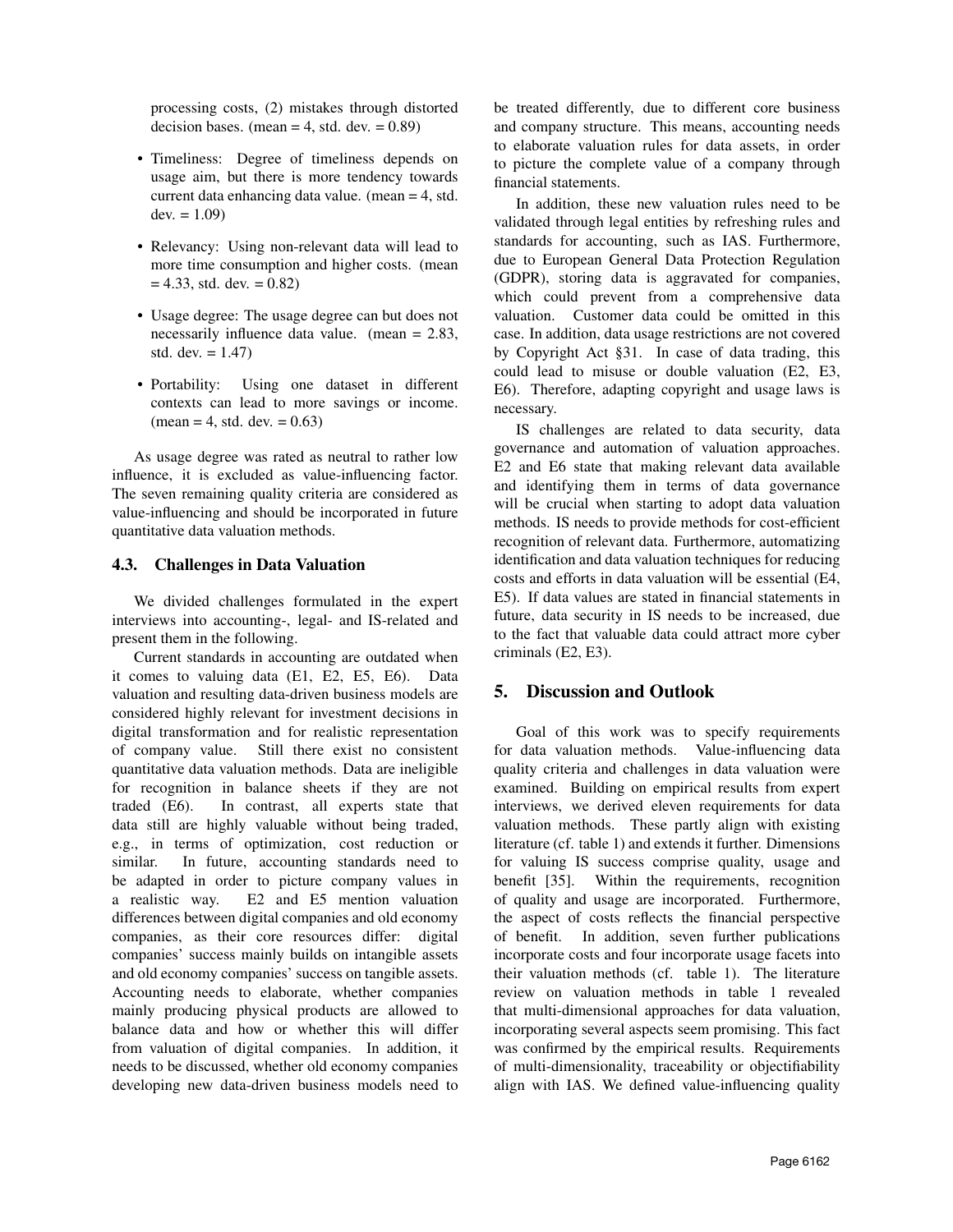criteria building on literature and validated them within expert interviews. Furthermore, we describe how these quality criteria might influence data value according to the experts. Future challenges in data valuation move in the accounting, legal and IS-related context. These require renovation of accounting standards, legal regulations as well as increasing data management, data security and automation in IS. This further tackles IS research in terms of transferring and enhancing known and extended concepts to companies' IS.

This paper is subject to several limitations which need to be overcome by future work. First, we performed qualitative interviews with six qualified experts. Additional quantitative studies could enhance knowledge on influence of data quality on data value and evaluate the requirements derived. Second, the results indicate a strong relationship between data value, usage and quality. The investigation of this relationship and especially the role of usage could be enhanced in future work, e.g., by defining minimum data quality level requirements for specific data usage concepts. Third, the measurement of quality criteria was only recognized within elaboration of value-influencing quality criteria. In future research, objective and automatized measurement of data quality and data value could be examined in order to meet the interviewees mentioned challenges on automation of valuation. Fourth, this work rather focused on company-internal valuation of operational data. With upcoming data ecosystems such as the European GAIA-X initiative, a shift towards market-based data valuation is expected. Nevertheless, the requirements derived for valuation methods will be applicable as they reflect general relevant requirements. Still, the expansion of data ecosystems could further support data valuation as aspects such as willingness to pay by market participants could be included into data valuation approaches.

The contribution of this work is threefold. First, requirements will support researchers in developing data valuation methods that build on literature and empirical results. Second, we elaborated seven value-influencing quality criteria, evaluated by experts and with a description of their influence on data value, suitable for application in valuation methods. Third, future challenges for data valuation are determined to direct accountants, lawyers, information systems and computer science researchers to prepare and develop cross-domain data valuation methods.

### 6. Acknowledgement

This work is part of the research project "Future Data Assets" (grant number: 01MD19010C), funded by the German Federal Ministry for Economic Affairs and Energy (BMWi) within the "Smart Data Economy" technology program, managed by the DLR project management agency.

#### References

- [1] P. M. Hartmann, M. Zaki, N. Feldmann, and A. Neely, "Capturing value from big data–a taxonomy of data-driven business models used by start-up firms," *International Journal of Operations & Production Management*, 2016.
- [2] B. H. Wixom and J. W. Ross, "How to monetize your data," *MIT Sloan Management Review*, vol. 58, no. 3, 2017.
- [3] A. Anand, T. Coltman, and R. Sharma, "Four steps to realizing business value from digital data streams," *MIS Quarterly Executive*, vol. 15, no. 4, 2016.
- [4] J. S. Hares, *Measuring the value of information technology*. No. 04; e-book., 1994.
- [5] K. E. Murphy and S. J. Simon, *Using cost benefit analysis for enterprise resource planning project* for *including intangibles*, pp. 245–266. IGI Global, 2002.
- [6] OECD, 'Measuring Digital Transformation' https://www.oecd-ilibrary.org/content/publication/97892 64311992-en. Access: 2021-06-08, 2019.
- [7] C. Kanodia and H. Sapra, "A real effects perspective to accounting measurement and disclosure: Implications and insights for future research," *Journal of Accounting Research*, vol. 54, no. 2, pp. 623–676, 2016.
- [8] A. Saunders and E. Brynjolfsson, "Valuing information technology related intangible assets," *Mis Quarterly*, vol. 40, no. 1, 2016.
- [9] D. L. Moody and P. Walsh, "Measuring the value of information-an asset valuation approach," in *ECIS*, pp. 496–512, 1999.
- [10] U. Moser, *Bewertung immaterieller Vermogenswerte: ¨ Grundlagen, Anwendung anhand eines Fallbeispiels, Bilanzierung, Goodwill*. Schaffer-Poeschel, 2 ed., 2017. ¨
- [11] C. Batini, C. Cappiello, C. Francalanci, and A. Maurino, "Methodologies for data quality assessment and improvement," *ACM computing surveys (CSUR)*, vol. 41, no. 3, pp. 1–52, 2009.
- [12] A. Even and G. Shankaranarayanan, "Utility-driven assessment of data quality," *ACM SIGMIS Database: the DATABASE for Advances in Information Systems*, vol. 38, no. 2, pp. 75–93, 2007.
- [13] I. Caballero, E. Verbo, C. Calero, and M. Piattini, "A data quality measurement information model based on iso/iec 15939," in *ICIQ*, pp. 393–408, Cambridge, MA, 2007.
- [14] B. K. Kahn, D. M. Strong, and R. Y. Wang, "Information quality benchmarks: product and service performance," *Communications of the ACM*, vol. 45, no. 4, pp. 184–192, 2002.
- [15] K. Möller, B. Otto, and A. Zechmann, "Nutzungsbasierte datenbewertung," *Controlling*, vol. 29, no. 5, pp. 57–66, 2017.
- [16] R. Y. Wang and D. M. Strong, "Beyond accuracy: What data quality means to data consumers," *Journal of management information systems*, vol. 12, no. 4, pp. 5–33, 1996.